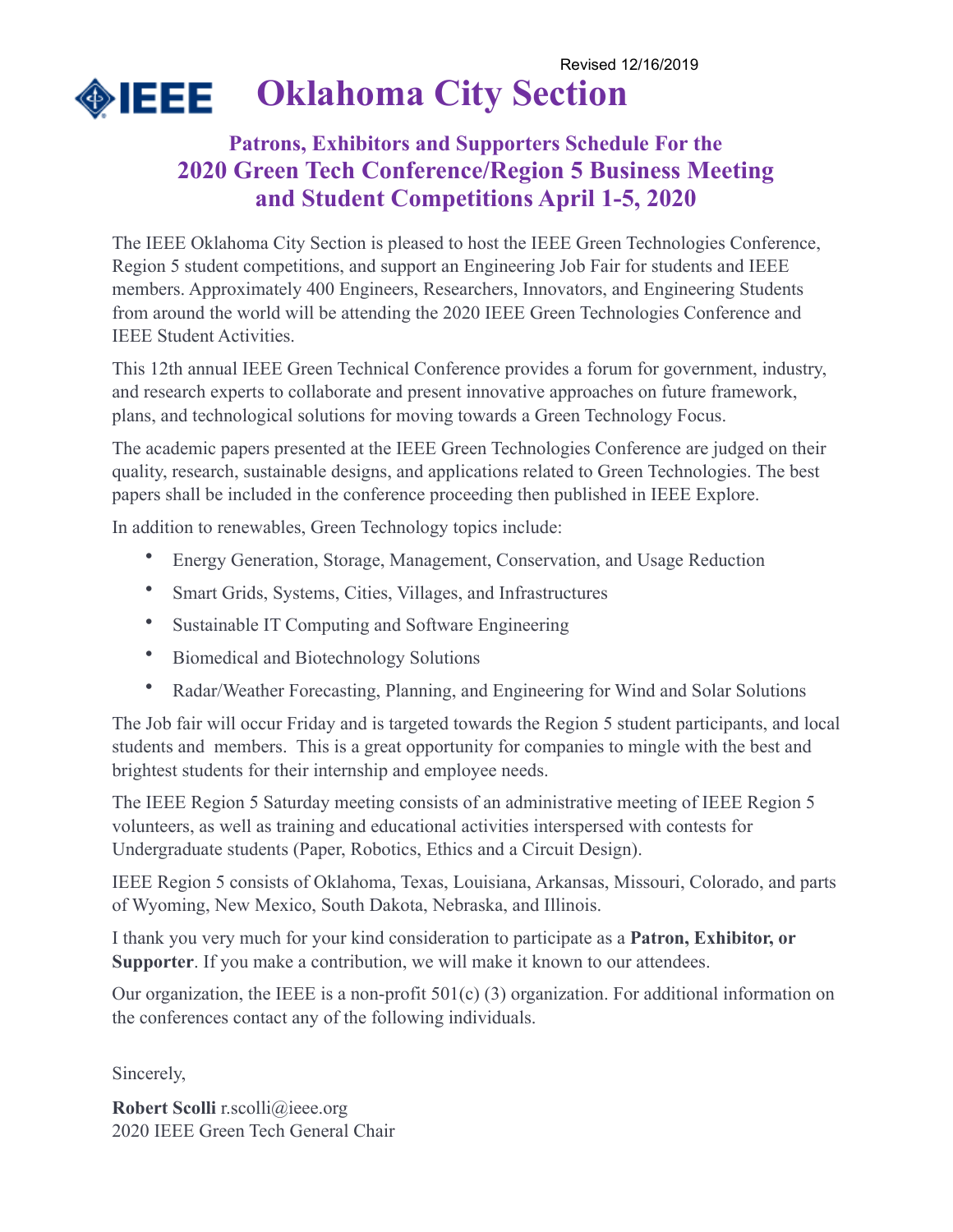# **Table/Exhibit Spaces**

### **See Example Booth Layout Shown in Exhibit A**

Exhibit spaces are available if you (or your business) want to display your business or technology. All exhibit spaces will be available during the job fair on Friday and the student competitions Saturday. A Friday only job fair booth is also available. Exhibit/ Tables come with:

- 6ft x 2.5 ft Tabletop space with AC, Wi-Fi access and two chairs.
- Logo, materials, table drape, and popup/poster stand to be provided by exhibitor.
- Tables are located in break area for the entire event, 1 -4 April.
- Tables are to be setup Wed 1 April 2020 by Noon and remove by Saturday, 4 April 2020 5:00 PM.

### **Available Spaces:**

### **Exhibitor Sponsorship Opportunities**

**Tabletop Sponsorship Conference & Friday Job Fair (Wednesday-Saturday)** 

 20 - \$1,500 **Single Tabletop Sponsorship, at location of choice after Platinum and Gold Sponsors. Price includes one full complimentary registration.** 

 \$3,500 **Double Tabletop Sponsorship, at location of choice after Platinum and Gold Sponsors. Price includes two full complimentary registrations. (Limited availability)** 

#### **Job Fair Only options (Friday Only)**

All Job fair participants will be posted on the job fair conference page. A link can be provided for available positions, and information relevant for your company, including pre-application acceptance. Limited rooms may be available on-site to allow privacy for on-site interview, or a more private setting for your job fair setup, these rooms will be on first come first serve basis and limited to hotel availability.

 10- \$150 **Friday Job Fair Only (single table booths can be set up Friday morning and taken down Friday by 5 PM)** 

 3- \$1000 **Friday Job Fair Only with exclusive meeting room setup (Room can be set up Friday morning and taken down Friday by 5 PM)**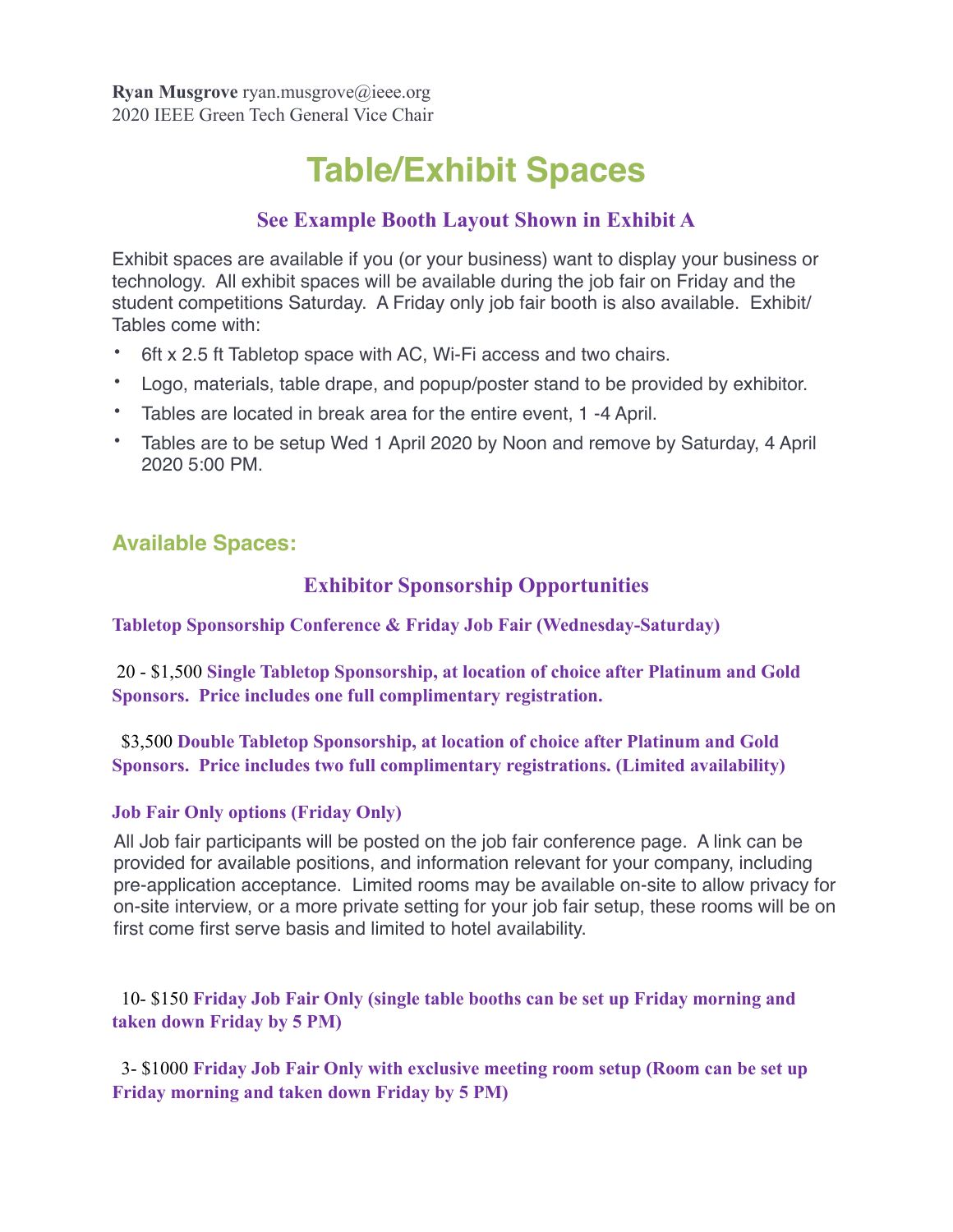# **Non-Exhibitor Sponsorship Options**

#### Meals

Sponsors for breakfasts and breaks will have the option of providing table banners and/or posters to be placed at the breakfast/break stations.

Sponsors for luncheons/Receptions will have the option to provide banners and/or posters to be placed in luncheon/reception hall.

\*Sponsors for banquets will have the option to provide banners and/or posters to be placed in the banquet room, with their company logo on an exclusive slide rotating through the projector display, and the option to provide a 20 minute presentation with a 10 minute question/answer session.

#### **Breakfast**

- **3- \$2,500 (Th, F & Su)**
- **1- \$5,000 Saturday** Estimate 350 in attendance

Morning **Breaks Beverages only**

**4- \$1,000 (W, Th, F & Su) 1- \$2,000 Saturday** Estimate 350 in attendance

#### Afternoon **Breaks Beverages with Snacks**

- **2- \$1,200 (W, Th**)
- **1- \$1,000 Friday Job Fair Beverage and Snacks**
- **1- \$3,000 Saturday** Estimate 350 in attendance

#### **Luncheon**

- **3- \$3,000 (W, Th) Greentech**
- **1- \$3,000 Friday Job Fair Finger Foods and beverages**
- **1- \$3,000 Saturday** Box lunches for student competitions

 **1- \$5,000 Saturday** Banquet\* for IEEE R5 Volunteer Leadership and Regional Educational Leadership, with option to provide 20 minute presentation with 10 minute question/answer session.

#### **Dinners**

#### **1- \$5,000 Thursday Night IEEE Greentech Reception (optional Coordination at alternate venue provided by Sponsor)**

 **1- \$7,500 Friday Night Student Welcome Reception** Estimate 300 in attendance

 **1-\$10,000 Saturday Awards Banquet\*** Estimate 400 people in attendance, IEEE R5 Leadership, Region Educational Leadership, and students. Sponsor for this banquet will have the exclusive privilege to have a representative on stage to help announce/honor the student award recipients that are to be presented at the end of the banquet.

**Conference Proceedings (exclusive)**

1- \$5000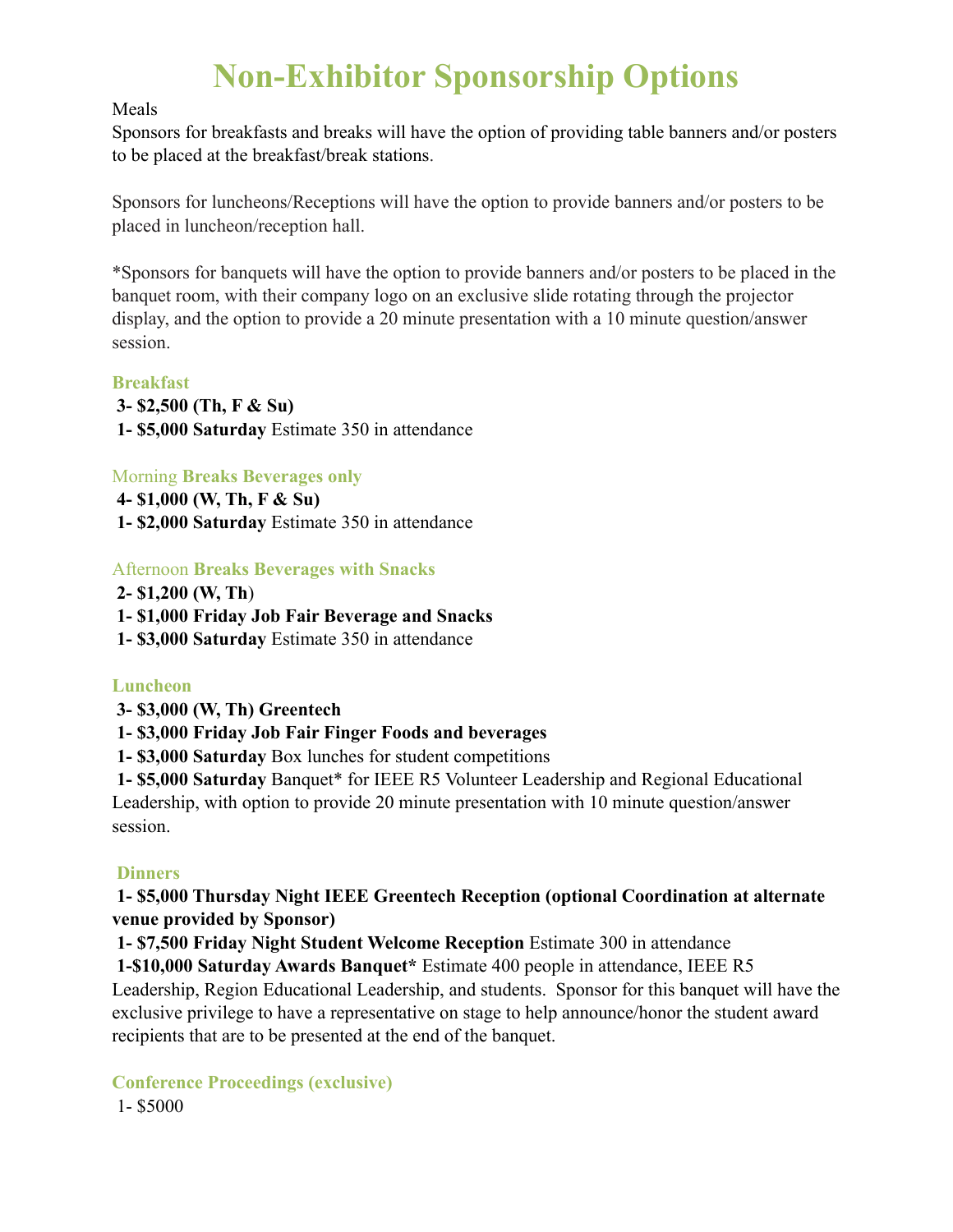Sponsor the flash drive containing the proceedings and presentations from the technical sessions. Also covers the cost of publication. Your logo will be placed on the flash drive artwork and you can place additional promotional material on the drive. The Proceedings of Technical Conf 2020 will be kept by attendees for many years to come.

#### **Lanyard (exclusive)**

 1- \$1500 Sponsor lanyards to hold the badges for all attendees. Your logo will be placed on the lanyard.

#### **Wi-FI (exclusive)**

 1- \$1500 Recognition in Conference program

#### **Region 5 Student Competition and Leadership support**

#### \$10,000

25 to 35 Universities participate in Regional Activities; amounts will support Student and Student Advisor registration and allow for greatly reduced student registration. Special recognition will be given on the registration page for a sponsor that provides this support and will be given the option to give an introduction to the students prior to the student leadership training. Gifts are also accepted for additional awards for Students competitions under 'In-Kind Sponsorship' below. A \$10,000 donation allows us to reduce 250 student registrations by \$40 and would place a sponsor as a Gold Supporter.

#### **Region 5 Student Competition and Leadership support**

\_\_\_\_\_\_\_ (any sponsorship of student activities is greatly appreciated)

#### **IN-KIND SPONSORSHIP**

 I/My Company would like to provide the following items to IEEE Green Tech, R5 Meeting or Student Competitions

Estimated value is \$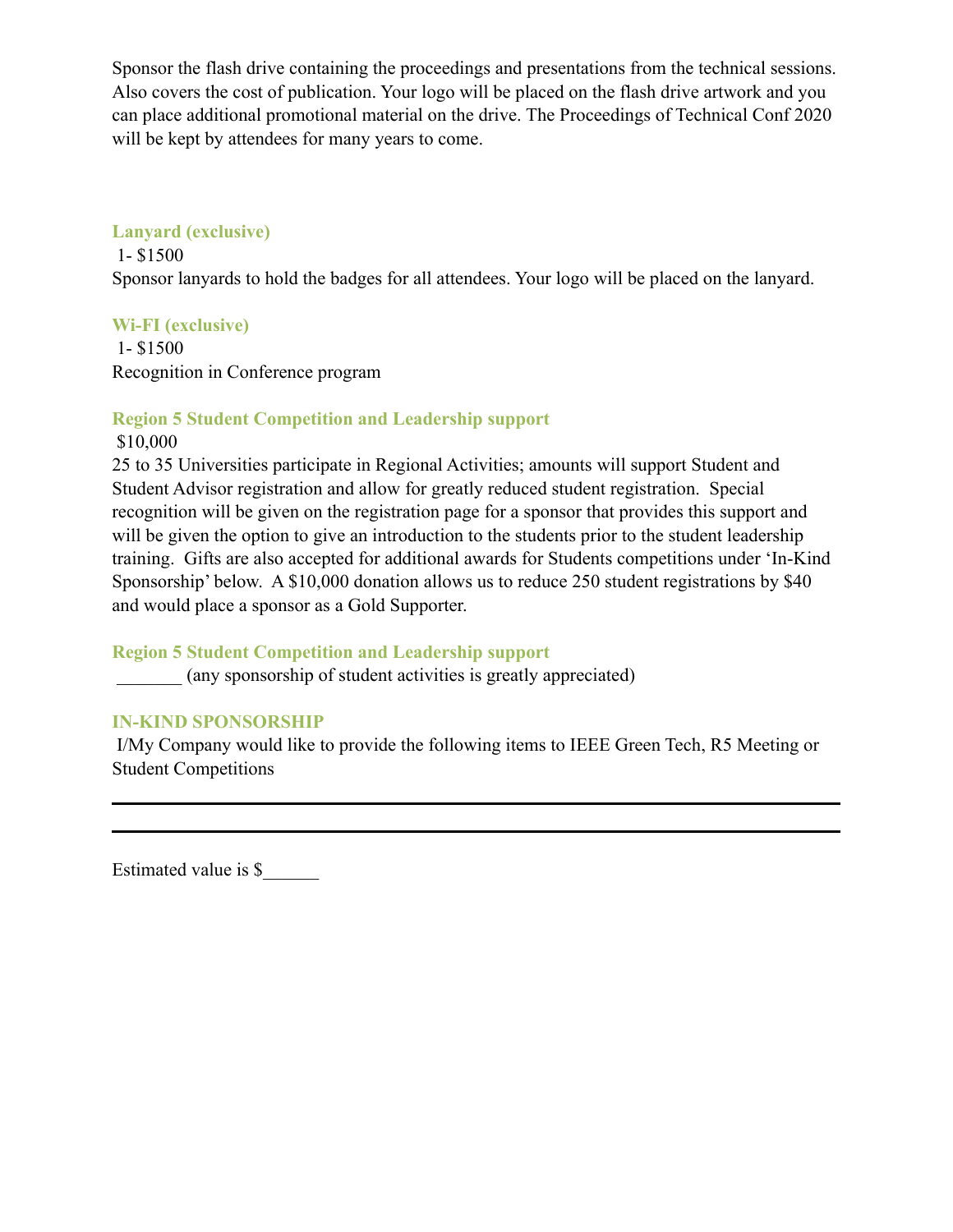# **Exhibitor and Non-Exhibitor Recognition**

## **Friends Support – up to \$2,500**

- Special Recognition as Friends supporter at the banquet and website
- Logo as financial supporter in the conference program

## **Bronze Support – \$2,500+**

- Special Recognition as Bronze supporter at the banquet and small-size logo on website
- Logo as financial supporter in the conference program
- Logo as financial supporter in the Conference proceedings.
- Ability to add (2) items of literature and one gift (All items must be provided by you and delivered to the venue hotel no later than March 15, 2020).

## **Silver Support – \$5,000+**

- Special Recognition as Silver supporter at the banquet and medium size logo on website
- (1/4) page ad in the conference program
- (1/4) page ad conference proceedings.
- Ability to add (2) items of literature and one gift (All items must be provided by you and delivered to the venue hotel no later than March 15, 2020)
- One scheduled session during one of the Greentech Conference tracks, if requested.
- Discount registration for members of your company

## **Gold Support – \$10,000+**

- Limit of Four gold Supporters
- Exhibit space at Preferred location up to two table setup.
- Choice of available interview room during Friday job fair, if requested.
- Special Recognition as Gold supporter at the banquet and large-size logo on website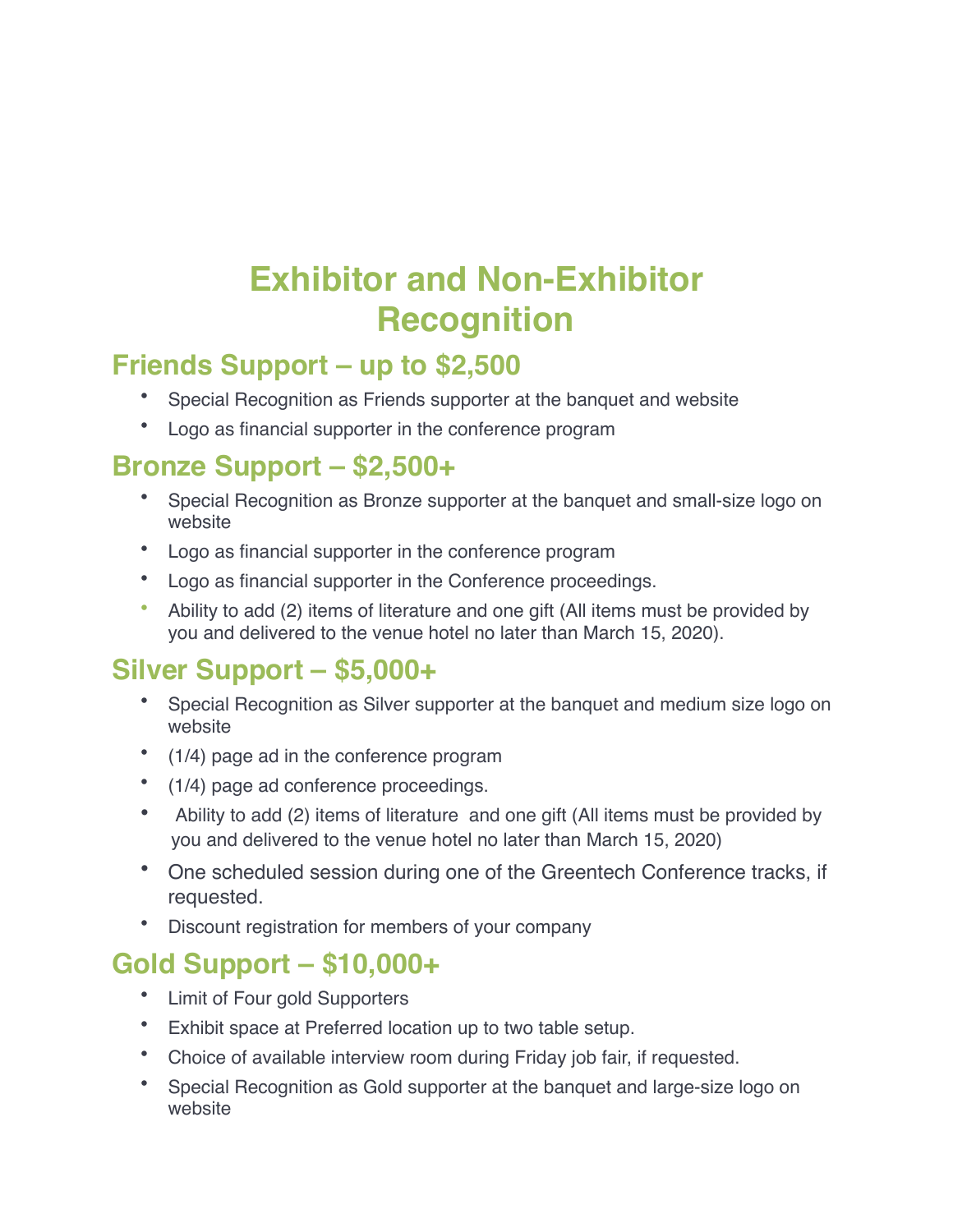- (1/2) page ad in the conference program
- (1/2) page ad conference proceedings.
- One scheduled track, during Greentech Conference, if requested.
- Ability to add (2) items of literature and one gift to registration bag (All items must be provided by you and delivered to the venue hotel no later than March 15, 2020)
- (4) Full Complimentary Registrations
- Discount registration for additional members of your company

## **Platinum Support – \$20,000+**

- Exclusive Platinum Supporter
- Exhibit space at preferred location up to three table setup.
- First choice of available interview room during Friday job fair, if requested.
- Special Recognition as Exclusive Platinum supporter at the banquets and extra large-size logo on website.
- Full page ad in the conference program
- Full page ad conference proceedings.
- One scheduled session during one of the Greentech Conference tracks, if requested.
- Ability to add (2) items of literature and one gift to registration bag (All items must be provided by you and delivered to the venue hotel no later than March 15, 2020)
- (6) Full Complimentary Registrations
- Discount registration for additional members of your company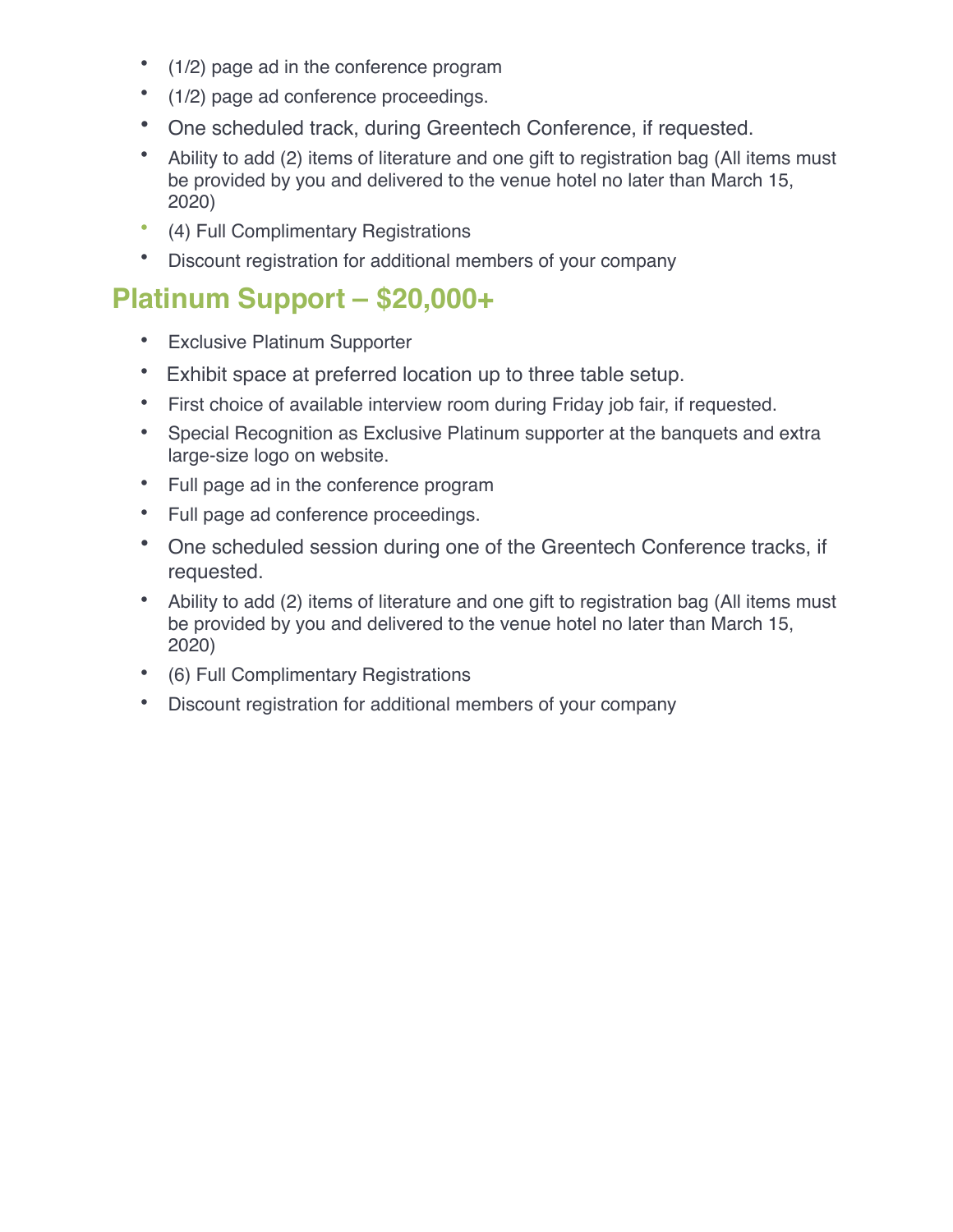# **Patron Invoice**

|                               | SPONSORSHIP TOTAL REMITTED: _________________                                                                                                                                                                                                                                                                                                                                                                                                           |  |  |  |
|-------------------------------|---------------------------------------------------------------------------------------------------------------------------------------------------------------------------------------------------------------------------------------------------------------------------------------------------------------------------------------------------------------------------------------------------------------------------------------------------------|--|--|--|
| <b>Sponsor/Exhibitor:</b>     |                                                                                                                                                                                                                                                                                                                                                                                                                                                         |  |  |  |
|                               |                                                                                                                                                                                                                                                                                                                                                                                                                                                         |  |  |  |
| format to: r.scolli@ieee.org. | Please print the name as you want to be recognized above and email your logo in gif or jpeg                                                                                                                                                                                                                                                                                                                                                             |  |  |  |
|                               |                                                                                                                                                                                                                                                                                                                                                                                                                                                         |  |  |  |
|                               |                                                                                                                                                                                                                                                                                                                                                                                                                                                         |  |  |  |
|                               | <b>Contact Person:</b> <u>Contact Person:</u>                                                                                                                                                                                                                                                                                                                                                                                                           |  |  |  |
|                               | Make checks payable to "IEEE 2020 Green Tech and R5 Conferences" and mail completed<br>form by March 15, 2020 to IEEE OKC Section, PO Box 721687 Oklahoma City, OK 73172                                                                                                                                                                                                                                                                                |  |  |  |
| and Conditions, available at: | By signing below, both parties agree that the agreement will be subject to IEEE's Terms<br>(http://www.ieee.org/membership services/services/financial/contracts/po terms.html).<br>This agreement and the IEEE's Terms and Conditions contain the entire agreement<br>between the parties. In case of conflict between the terms and conditions in this agreement<br>and the IEEE's Terms and conditions, the IEEE's Terms and Conditions will govern. |  |  |  |
|                               | Charge to: ___Master Card ___VISA ___Discover ___American Express                                                                                                                                                                                                                                                                                                                                                                                       |  |  |  |
|                               |                                                                                                                                                                                                                                                                                                                                                                                                                                                         |  |  |  |
| <b>Security Code:</b>         |                                                                                                                                                                                                                                                                                                                                                                                                                                                         |  |  |  |
|                               |                                                                                                                                                                                                                                                                                                                                                                                                                                                         |  |  |  |
|                               |                                                                                                                                                                                                                                                                                                                                                                                                                                                         |  |  |  |
| <b>Card Holder Signature:</b> |                                                                                                                                                                                                                                                                                                                                                                                                                                                         |  |  |  |